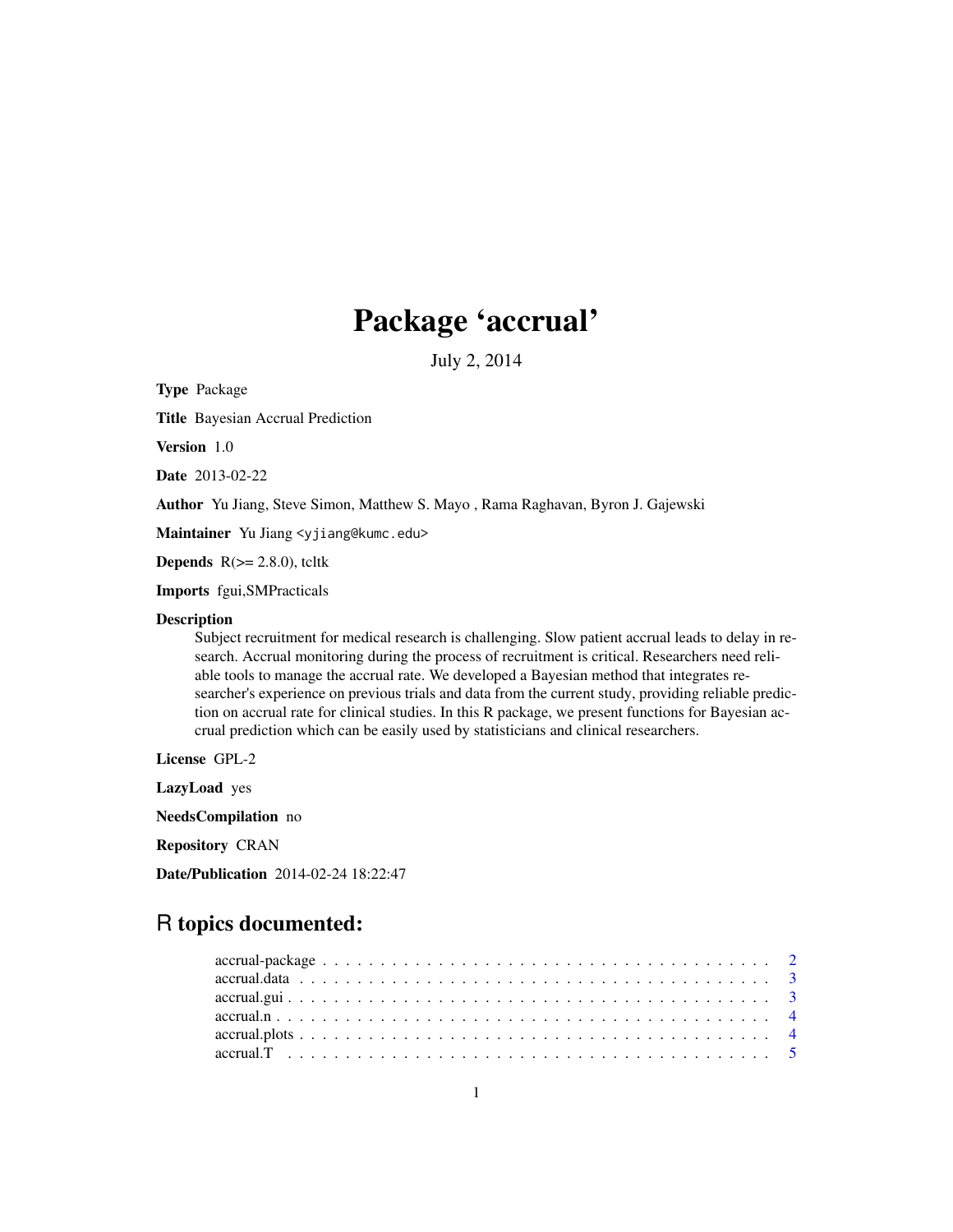#### <span id="page-1-0"></span>**Index** [6](#page-5-0) **6**

accrual-package *Bayesian Accrual prediction*

#### Description

Description: Subject recruitment for medical research is challenging. Slow patient accrual leads to delay in research.Accrual monitoring during the process of recruitment is critical. Researchers need reliable tools to manage the accrual rate.We developed a Bayesian method that integrates researcher's experience on previous trials and data from the current study,providing reliable prediction on accrual rate for clinical studies.In this R package, we present functions for Bayesian accrual prediction which can be easily used by statisticiana and clinical researcher.s.

#### Details

| Package: | accrual    |
|----------|------------|
| Type:    | Package    |
| Version: | 1.0        |
| Date:    | 2013-02-06 |
| License: | $GPI - 2$  |

There are major three funtions in the package. The accrual.gui function provide the gui version.

#### Author(s)

Yu Jiang, Steve Simon, Matthew S. Mayo , Rama Raghavan, Byron J. Gajewski

Maintainer:Yu Jiang <yjiang@kumc.edu>

#### References

Gajewski BJ, Simon SD, Carlson SE (2008). Predicting accrual in clinical trials with Bayesian posterior predictive distributions. Stat Med. 27(13):2328-40.

#### Examples

```
accrual.n(n=300, T=36, P=0.5, m=100, tm=10)
accrual.T(n=300, T=36, P=0.5, m=100, tm=10)
accrual.plots(accrual.data)
accrual.gui()
```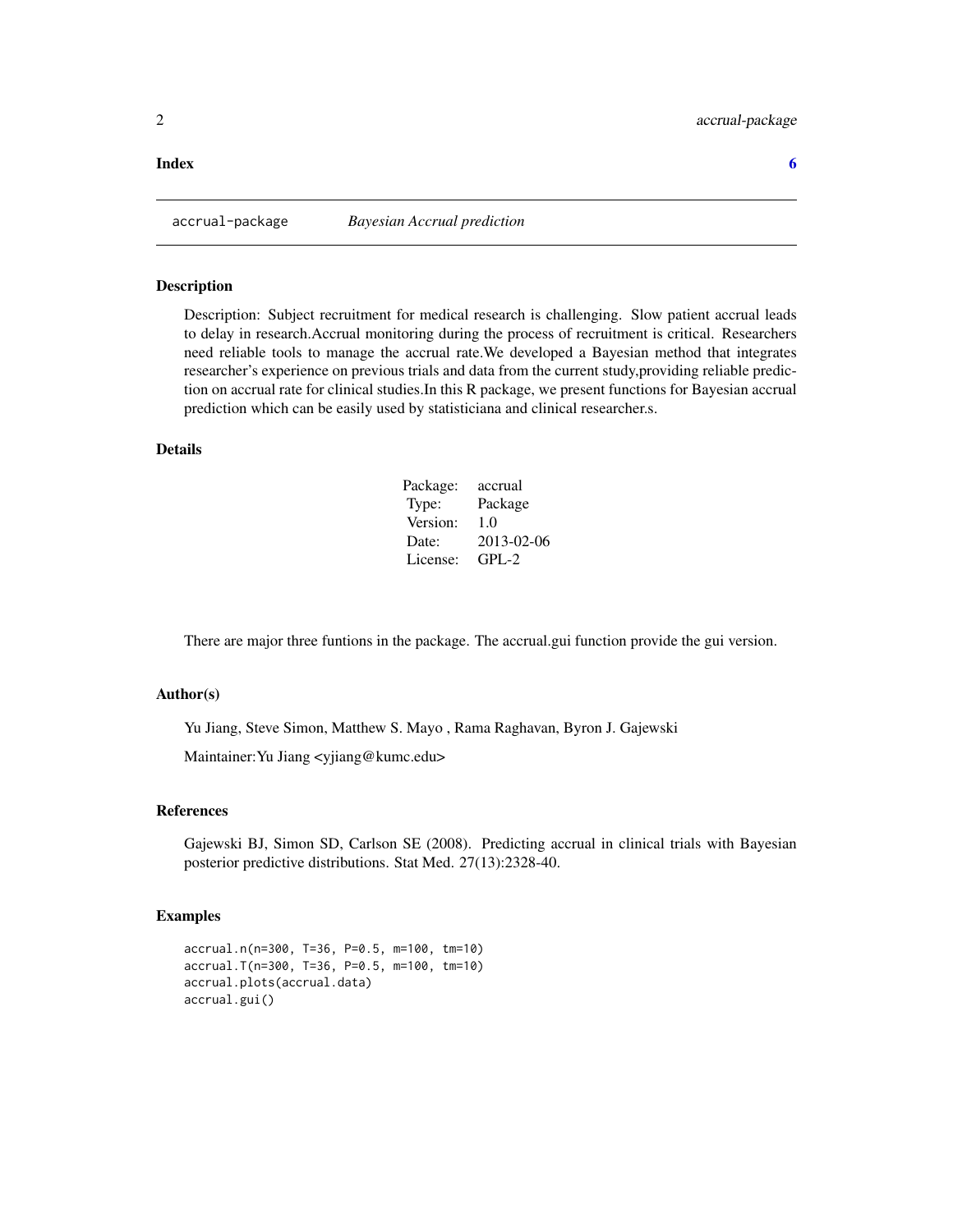<span id="page-2-0"></span>

#### Description

An example dataset for subject accrual.

#### Usage

accrual.data

#### Examples

str(accrual.data) plot(accrual.data) accrual.plots(accrual.data)

accrual.gui *GUI Version of the Bayesian Accrual Prediciton*

#### Description

The R GUI interface only needs the researchers to input the original design information that are required information for IRBs (total time proposed and total subjects proposed) and the updated accrual data (time since start and subjects accrual). It uses Bayesian prediction model in the background of calculation

#### Usage

accrual.gui()

#### Author(s)

Yu Jiang, Steve Simon, Matthew S. Mayo , Rama Raghavan, Byron J. Gajewski

#### Examples

accrual.gui()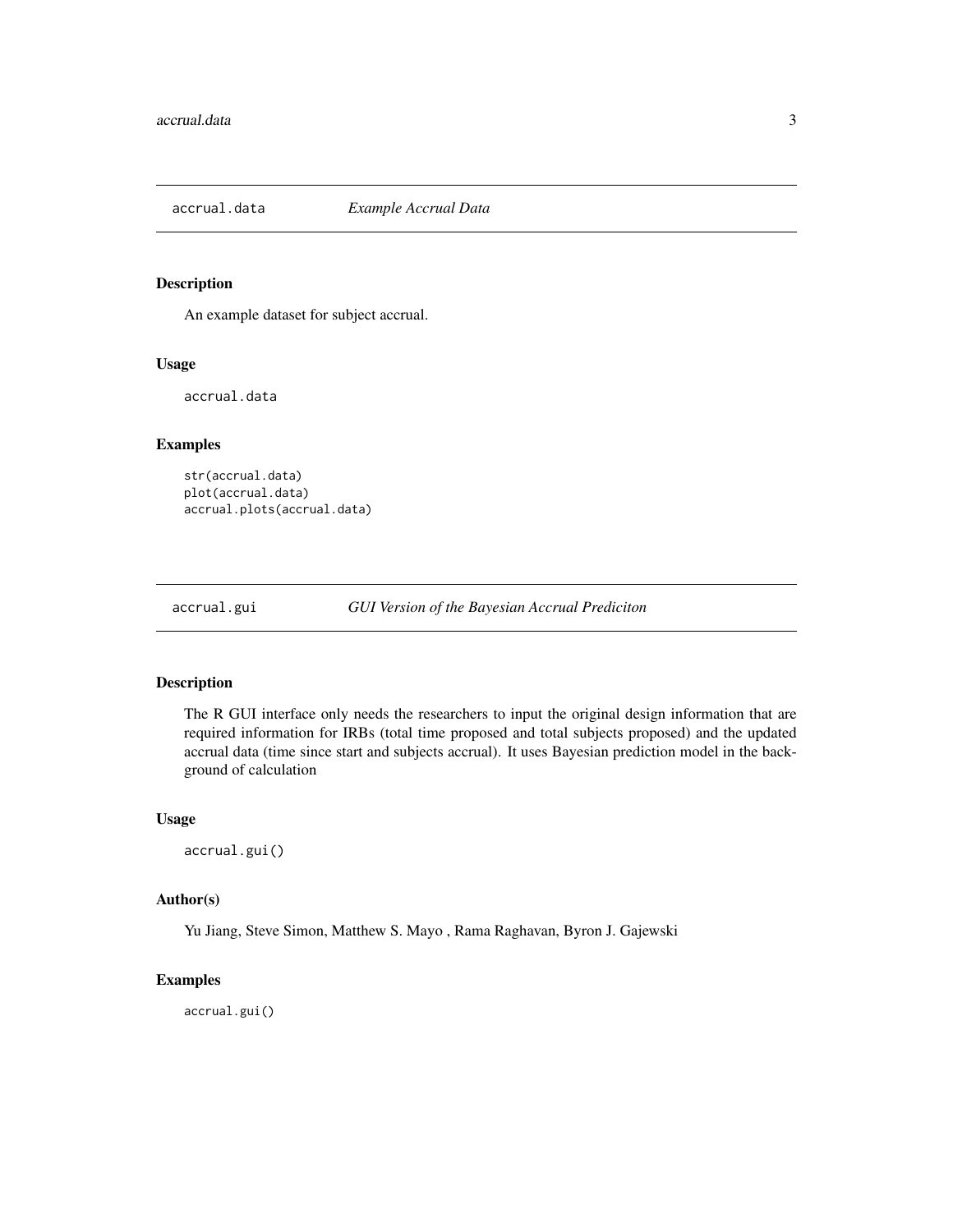<span id="page-3-0"></span>

#### Description

Produce a plot and output for prediction of the number of subjects can be recruited in a fixed time frame

#### Usage

accrual.n(n, T, P, m, tm,nmax=2\*n)

#### Arguments

| n    | Total sample size                                        |
|------|----------------------------------------------------------|
|      | Total planned time                                       |
|      | Research's confidence in the accrual process, range 0-1  |
| m    | Subject been recruited                                   |
| tm   | Time to now                                              |
| nmax | The max of y set up in the plot, the default is $2^*n$ . |

#### Author(s)

Yu Jiang, Steve Simon, Matthew S. Mayo , Rama Raghavan, Byron J. Gajewski

#### Examples

accrual.n(n=300, T=36, P=0.5, m=100, tm=10)

accrual.plots *Dignostic Plots*

#### Description

The diagnostic panel shows four figures that help to understand the data distribution. The figure on the top left is the exponential quantile plot, which checks whether the distribution of waiting times is exponential. The top right figure shows the histogram of the waiting times, with the red line is the theoretical exponential distribution. The figure of waiting time verse cumulative accrual time is shown on the bottom left. The figure of total accrual verse cumulative accrual time is shown on the bottom right.

#### Usage

accrual.plots(w)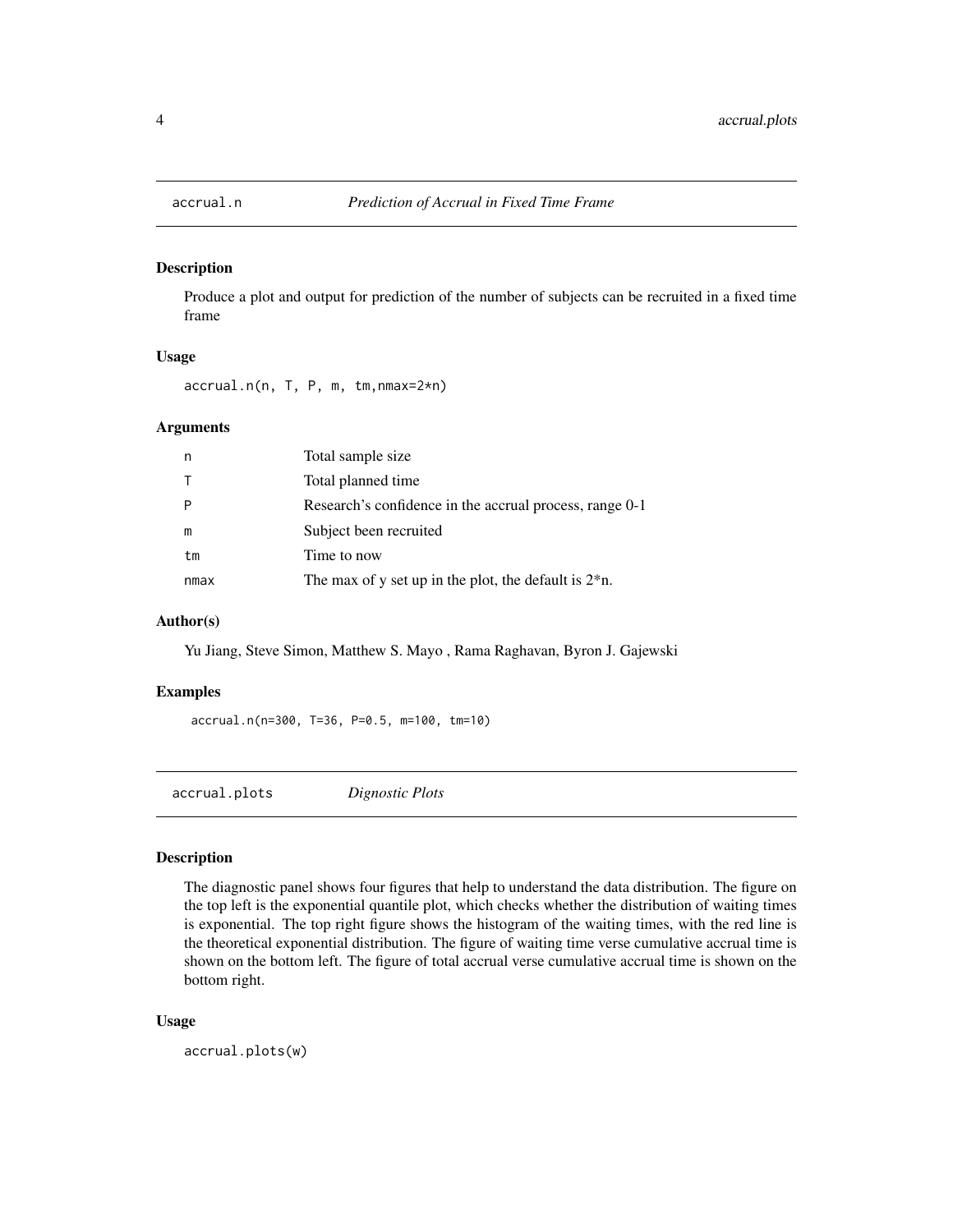#### <span id="page-4-0"></span> $\alpha$  accrual. T

#### Arguments

w The accrual data set.

#### Author(s)

Yu Jiang, Steve Simon, Matthew S. Mayo , Rama Raghavan, Byron J. Gajewski

#### Examples

accrual.plots(accrual.data)

accrual.T *Prediction of Time.*

#### Description

Prediction of time frame for a certain nubmer of subjects.

#### Usage

accrual.T(n, T, P, m,tm,Tmax)

#### Arguments

| n    | Total sample size                                       |
|------|---------------------------------------------------------|
|      | Total planned time                                      |
|      | Research's confidence in the accrual process, range 0-1 |
| m    | Subject been recruited                                  |
| tm   | Time to now                                             |
| Tmax | The max of x set up for the plot, default is $2*T$ .    |

#### Author(s)

Yu Jiang, Steve Simon, Matthew S. Mayo , Rama Raghavan, Byron J. Gajewski

#### Examples

accrual.T(n=300, T=36, P=0.5, m=100, tm=10)